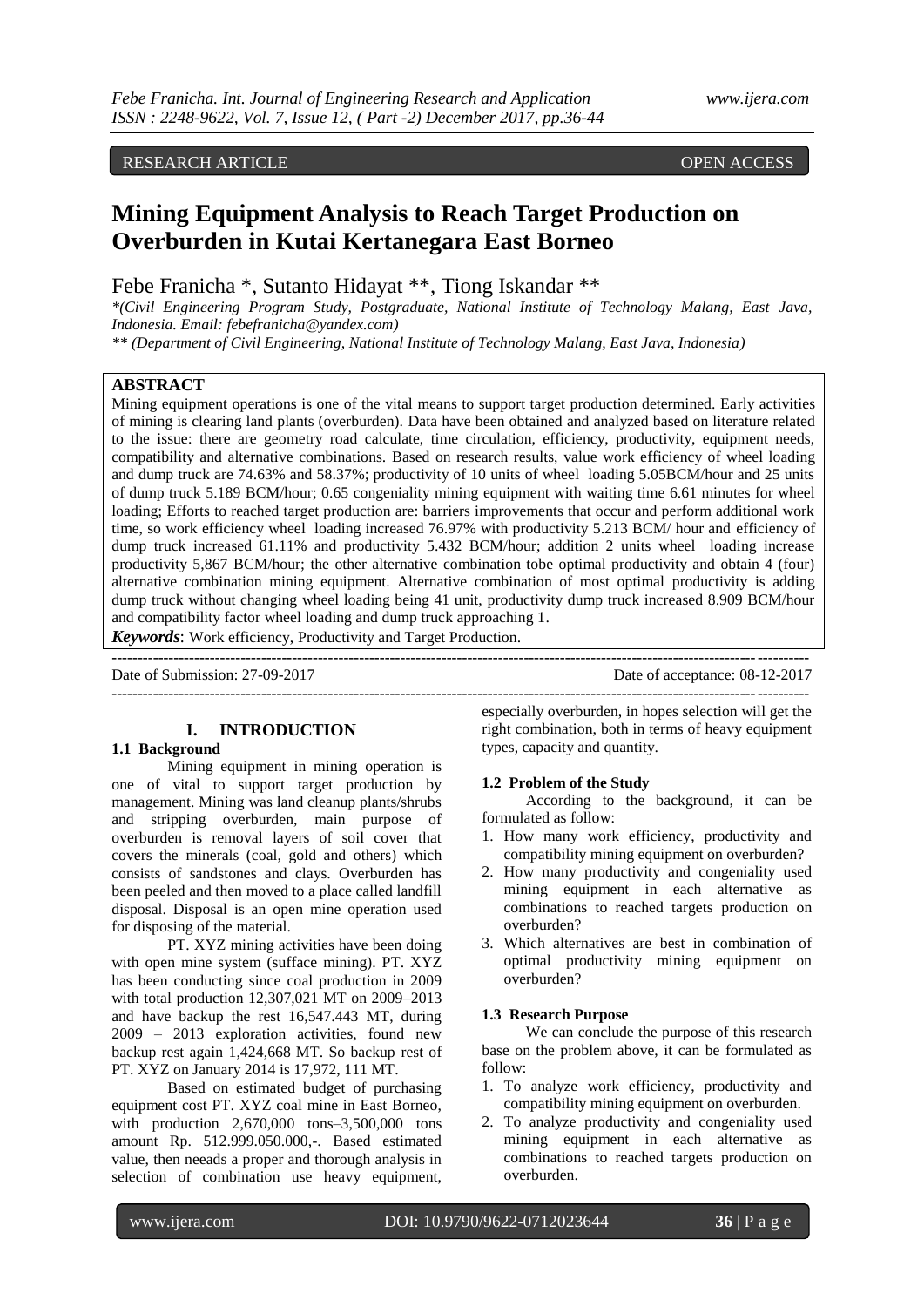3. To determine alternative combination of optimal productivity mining equipment on overburden.

# **II. REVIEW OF RELATED LITERARURE**

Equipment are excavator, wheel loader and dump trucks, used in work of overburden. One type of equipment can also serve more than one activity, such as an excavator, besides functioning as an excavate, can also be used as an equipment of fit or even as a dump trucks for a certain distance. (Asiyanto, 2008).

According Nuryanto (2000) some key points as ingredients of thought in terms of use heavy equipment are as follows; 1) Decision in terms of use heavy equipment based on scenario: the equipment must provide an income greater than<br>expenses incurred (including costs of expenses incurred (including costs of operation/ownership) if not, then no need purchase; Knowledge of heavy equipment should be controlled by an engineer, both latest information regarding development of latest equipment as well as ability to vote with right heavy equipment which suitable for a particular method of execution are appropriate; 2) The relationship of costs by having informed that heavy equipment field, should be able to increase capacity of work and minimize costs incurred; 3) Problems that may arise and should be planned: the expenditure for purchase or maintenance of equipment, the cost of surveillance (periodic), skilled operators and training need for workers and effectively

2.1 Affect Production Factors of Mining Equipment Cost of jobs,  $m^3$ ,  $m^2$ , m, tons and so on, heavily influenced by a productivity equipment. The higher quantity of work produced per unit of time (hour), then equipment cost per unit of work is getting low. Otherwise when low productivity, cost per unit of work equipment are increasingly high. Therefore productivity is very important role in management of the mining equipment. (Asiyanto, 2008).

2.2 Harmony of Wheel Loader and Dump Trucks

Supervising is an inspection of the used of implementation of work in order to avoid the diverge. Another definition from supervising is an effort to evaluate project data, alongside with SOP authorities to give a hint to the intervene action (PT3).

## 2.3 The Definition of Performance

Match factor is compatibility between wheel loader equipment with dump trucks. Price of each set of labor harmony work of equipment used determined based on data path time and amount equipment used in each set of the work. To assess

compatibility of working equipment and dump trucks used by using a match factor formulated.

# $MF = Na \times CtL$

Nm x CTa

Description:

- Na = Number of dump trucks
- $CL = Time takes to fill to brim.$
- NM = Number of load equipment
- CTA = Time Dump trucks path outside waiting time

The judge are:

- $MF < 1$ , meaning equipment fit working less than 100%, while dump trucks work 100% so there is waiting time for equipment load due to waiting dump trucks yet to come.
- $MF = 1$ , meaning equipment load and loading work 100%, sehigga does not occur the waiting time of both types of these equipment.
- $MF > 1$ , meaning wheel loader fit works 100%. while dump trucks working less than 100%, so there is a waiting time for loading

# **III. RESEARCH METHODOLOGY**

Types of this research is deksriptif. Diskriptif method according type of problem that investigated research conducted include kind of case study research. Research case study is an depth research about the individual, group, an organization, program of activities and so on in certain time. The purpose of case study was to describe the picture in detail about the background, nature and character that is typical of cases, later than typical traits would be a thing which is common.

Location of coal mine (overburden) in the Kutai Kartanegara, East Borneo. Geographically located at coordinates 0 116° 55' 18'' East Longitude (EL) and 0° 31' 44" South latitude (LS). To reach area of exploration by motor cycle or car, via Tenggarong-Loa Kulu-Site Pangkor-Road Hauling-PT.XYZ-location. It takes about 1 hour.

Data has been retrieved then tobe analyzed based on related literatures to these issues, there are; 1) Calculate geometry streets of wheel loader and dump trucks; 2) Calculate that cycle time wheel loader and dump trucks; 3) Improve efficiency of wheel loader and dump trucks either teoretically which was later done repair efficiency wheel loader and dump trucks to obtained that productivity theoretically better; 4) calculate productivity wheel loader and dump trucks either theoretically or improvements of productivity equipment fit in dump trucks and theoretical to obtained that productivity theoretically better; 5) Calculate theoretical equipment as well as needs; 6) Count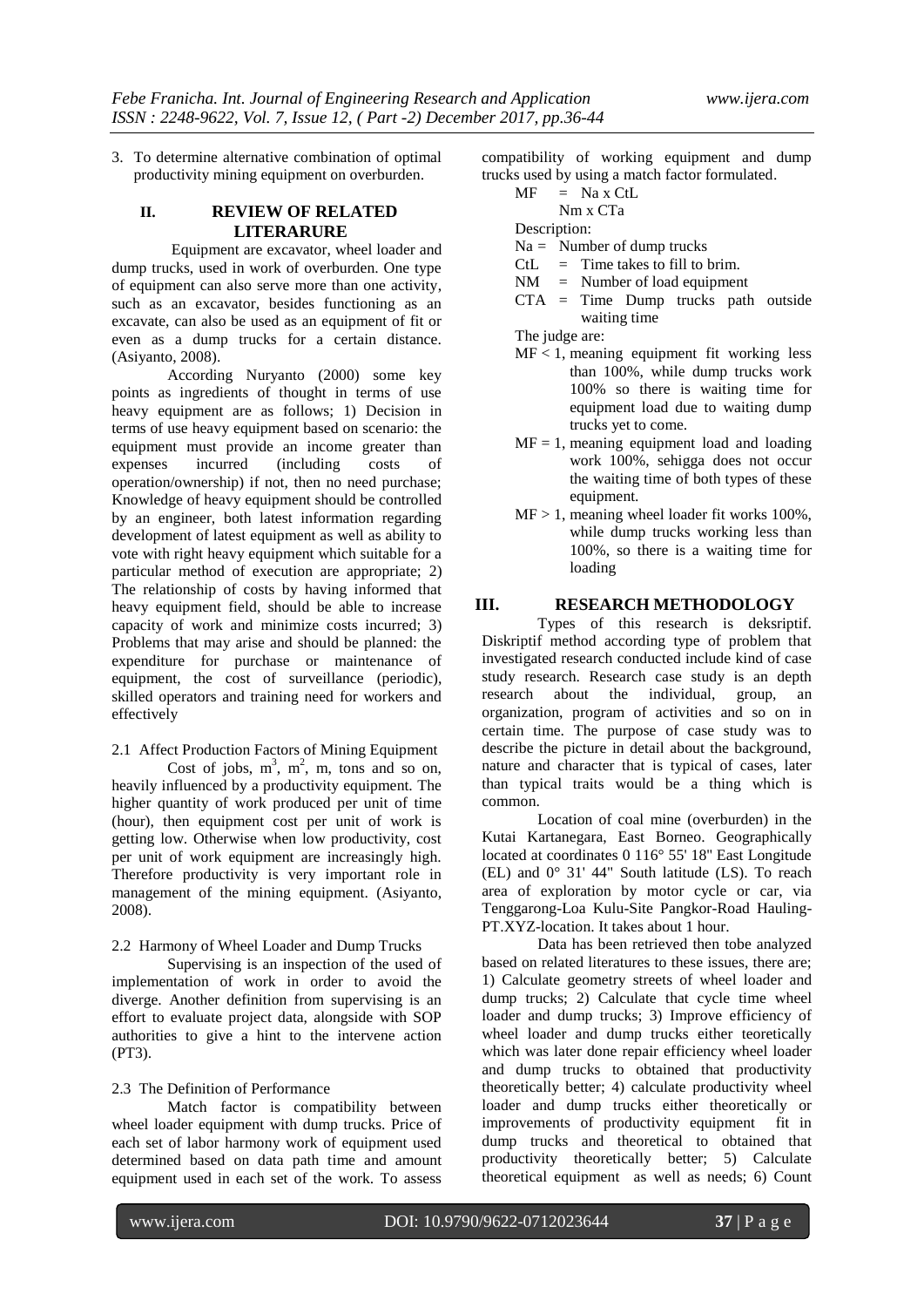number of dump trucks between harmony with equipment excavate fit by looking at the number of dump trucks and equipment excavate fit in the field.

#### **IV. ANALYSIS AND DISCUSSION**

Production of equipment in addition being influenced by physical condition and lift, also influenced by State of workplace equipment used. To achieve specified production targets, assessment of existence of required production capacity and load equipment transport is used. Such assessment is done by means of observation and research on the circumstances on the ground and that factors affect of equipment. By knowing these things is expected to give best efforts in achieving objectives of production.

# **4.1 Condition of Mining Front**

 $R = Wb$ 

 $\sin \alpha$ 

Based on the specifications of the largest truck dump trucks (Komatsu HD 465)

- Wb = (wheelbase front and back) = 4.3 meter
- $\alpha$  = (angle of deviation of front wheel) = 30 °
- $R = 4.3 = 8.6$  meters Sin  $α$

So bend fingers at least capable of traversed by truck is 8.6 meters. The width of the truck 4.75 m. Then area of the loading point required is  $= 2 \times 8.6 +$ 4.75= 21.95 m.

#### **4.2Width of Road Transport**

Determination of width of road transport minimum for straight:

$$
L = (n \times Wt) + (n + 1) (0.5 \times Wt);
$$
 meter

Description:

 $L =$  width of minimum transport road straight, meters

 $n = number of lines$ 

 $Wt =$  total dump trucks Width, meters

L = 
$$
(2 \times 4.65) + (2 + 1) (0.5 \times 4.65)
$$
  
=  $9.3 + (3 \times 2.325)$   
= 16, 275m ~ 17 metres

Determination of the width of the road transports to a minimum on turn:

$$
W = n (U + Fa + Fb + Z) + C
$$
  
\n
$$
C = Z = (U + Fa + Fb)
$$

 2 Description:

 $W =$  width of road transports to a minimum on the bend, meters

 $n = number of lines$ 

 $U$  = wheel distance vehicles trail, meters

- $Fa = juntai width front, meter$
- $Fb =$  juntai width, meters
- Ad =distance of front axle with front of the truck, meters
- $AB = distance of rear axle with back of a truck,$ meters
- $C =$  distance between two will intersect, truck meters
- $Z =$  distance of outer side of truck to edge of the road, meters
- $Fa = Ad X \sin \alpha$
- Fb = Ab X sin  $\alpha$
- $\alpha$  = Angle of deviation (turn) front wheel
- Wb = distance of front axle with rear wheels, meters

Based on specification of dump trucks and equipment performance observations carried out in the field, then retrieved the following data, to Komatsu HD 465-7:

- Distance between front axle with rear axle: 4.3m
- distance of axis of front wheels with front part: 1, 985m
- distance of rear axle with rear: 3.070 m
- distance between wheel trail (u): 3.515 m
- turning radius: 8.5 m

Angle of the front wheels storage  $(\alpha)$  $sin \alpha = Wb$ turning radius  $\alpha = \sin^{-1} 4.3 \text{ m}$ 8.5 m  $\alpha = \sin^{-1} 0.51$ α = 30.7<sup>o</sup>

Diversion front wheel when turning around corners forming 30.7° then width of road transports to a minimum on corner to two ways:

FA =  $1.985 \times 30.7 \sin^{\circ} = 1.01 \text{ m}$ Fb = sin x 30.7  $3.070^{\circ}$  = 1.57 m  $C = Z = \frac{1}{2} (U + Fa + Fb)$  $=$  ½ (3,515 + 1,01 + 1,57)  $= 3.05$  m

Then width of road transport on a turn is:

$$
W = n (U + Fa + Fb + Z) + C
$$
  
= 2 (3.515 + 1.01 + 3.05 + 1.57) + 3.05  
= 21.34 meters

#### **4.3 Grade**

Based on technical specification data dump trucks Komatsu HD 465-7:

- Heavily laden: 98, 800 Kg  $\sim$  98.8 tons
- Empty weight: 42,800 Kg
- Horsepower: 715 HP

To find out the capabilities of climb dump trucks Komatsu HD 465-7 can be calculated as: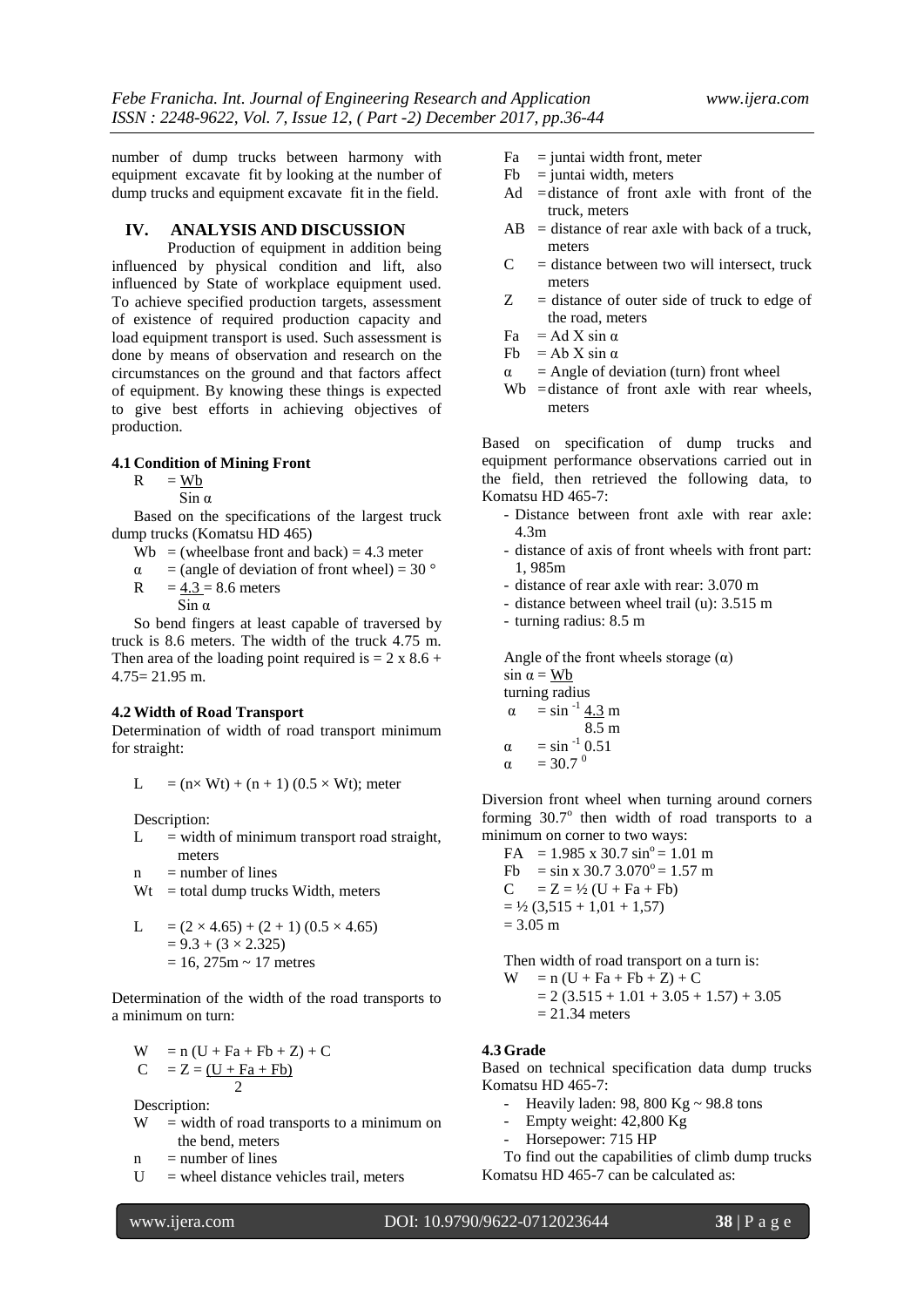- a. Rimpull necessary: Rimpull to tackle incline (e.g. grade  $= a\%$ ) 98.8 ton x 20 lb/ton x  $a\% = \text{grade} (1,976 \text{ x})$ a% grade) lb Rimpull to resolve prisoner scroll Prisoners scroll (Rolling Resistance) 65 lb/ton 98.8 ton x 65 lb/ton = 6.422 lb Total rimpull needed =  $(a x\%)$  1,976 lb + 6,422 lb
- b. Rimpull necessary: Rimpull magnitude available on trucks can be calculated using the following formula:

 $Rimpull = HP x 375 x Mechanical Efficiency$ Speed (mph)

Note that maximum speed possible on gear 1 with 85% mechanical efficiency was 6.375 mph, then:

Rimpull on gear  $1 = 375 \times 715 \times 85\%$ 6.375

**Table 1:** Rimpull available on Each Truck Gear

| Gear | Speed   | Eff. Mechanical | HP  | Rimpull   |
|------|---------|-----------------|-----|-----------|
|      | (mph)   | (%)             |     | (lb)      |
|      | 6.375   | 85              | 715 | 35,750    |
|      | 9.9424  | 85              | 715 | 22.922.7  |
|      | 13.6708 | 85              | 715 | 16.671.03 |
| 4    | 18.0206 | 85              | 715 | 12,646.98 |
|      | 24.856  | 85              | 715 | 9.169.06  |
|      | 33.556  | 85              | 715 | 6.791.82  |

In order to be able to move the truck, the amount of the required rimpull must equal the rimpull is available. These circumstances will occur when the incline (a%) of transport paths:

 $(1,976 \times a\%)$  lb = lb 6,422 35,750 + lb  $1,976$  x a% = 35,750 lb – 6,422 lb  $1,976$  x a% = 29,328 lb  $a\% = 14.9\%$ 

Observations on a map, location of mining transport road sloped  $\pm$  12.8% where the ability to climb steeper grades equipment dump trucks Komatsu HD 465-7 is 14.9% (calculation rimpull required), so that dump trucks still able to work well in location of mining area. It's not needed to decreasing the slope of the road because the existence of dump trucks Komatsu HD 465-7 can work well in location of mining.

$$
R = Wb
$$

 $\overline{\text{Sin }\alpha}$ 

Based on specifications of largest truck dump trucks (Komatsu HD 465)

- Wb = (distance front and rear wheel axis) =  $4.3$ meter
- $A =$  (the angle of deviation of the front wheel)  $= 30$  °
- $R = 4.3 = 8.6$  metres

 $\overline{\text{Sin }30}$ 

Contact area

$$
(In2) = 0.9 x Weight loading on wheel (lb)
$$
  
Pressure in tons (Psi)

The accepted load of the road surface  $(lb/ft2) =$  load at each wheel  $(lb)$ 

Contact Area  $(In^2)$ 

Based on specifications of equipment, then retrieved data as:

For Komatsu HD 465-7

- − Empty weight = 42,800 kg (94,360 lb)
- − Heavy Payload = 97,875 kg (215,780 lb)
- − Heavy weights for each of the front wheels  $32\%$ : 2 = 34,525 lb
- − Heavy load for each rear wheel 68%: 4 = 36,682.5 lb
- Tire pressure  $= 68.15$  psi

Based on data, load received each wheel are:

Contact area  $(In^2) = 0.9 \times 34,525$  lb

$$
68.15 \text{ psi}
$$
  
= 455.94 in<sup>2</sup>

The accepted load of road surface  $(lb/ft^2) = 34,525 lb$ 

455.94 in<sup>2</sup>  $=75.72$  lb/in<sup>2 c</sup>  $=10.903.7$  lb/ft<sup>2</sup>

For rear wheel

Based on that data, load received each wheel are: Wide field contact =  $0.9 \times 36,682.5$  lb

68.15 psi

$$
= 484.44 \text{ in}^2
$$

Load received street level  $=$  36,682.5 lb 484.44 in<sup>2</sup>  $= 75.72$  lb/in<sup>2</sup>  $= 10,903.7$  lb/ft<sup>2</sup>

Power support the way mine based on material used, namely hard dry consolidate clay is 10,000 lb/ft<sup>2</sup> (table 2.2). At this point burdens that are accepted by the road surface of  $10,903.7$  lb/ft<sup>2</sup> (calculation of load received street level), there is an overload of 903.7 lb/ft<sup>2</sup>, so on the surface of the road is often bumpy. To these conditions of use of the motor grader is indispensable, the care of roads routinely and periodically can help optimize the dump trucks work.

#### **4.4 Release Time (Cycle Time)**

Power support the way mine based on material used, namely the hard dry consolidate clay is 10,000 lb/ft<sup>2</sup> (table 2.2). At this point burdens that are accepted by road surface of  $10,903.7$  lb/ft<sup>2</sup>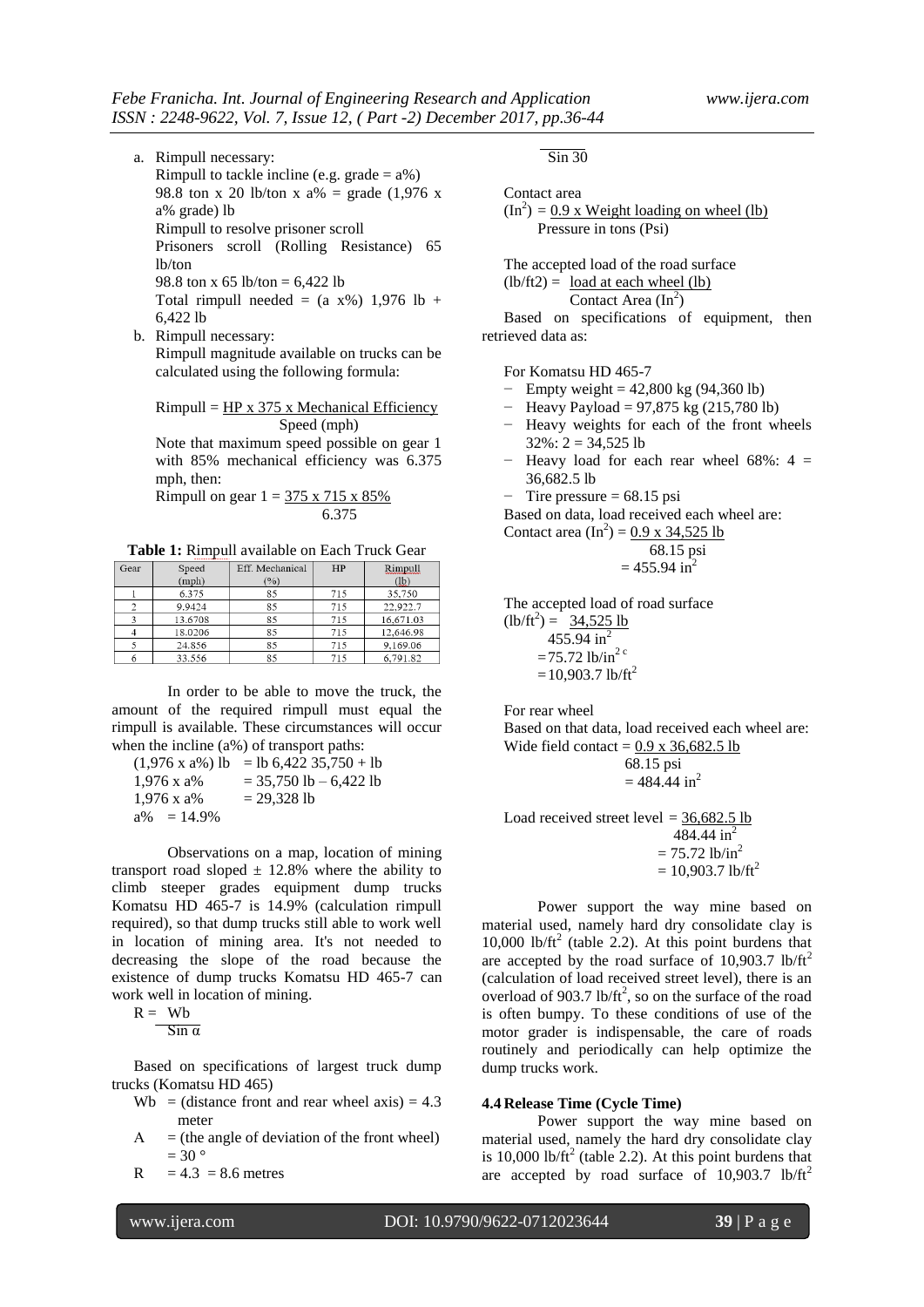(calculation of load received street level), there is an overload of 903.7 lb/ $\text{ft}^2$ , so the surface of road is often bumpy. To these conditions of use of motor grader is indispensable, care of roads routinely and periodically can help optimize dump trucks work.

| TAO.           | L'Acavaie. | $500 \text{m}$ | $\frac{1}{2}$ | owing<br>empty |  |
|----------------|------------|----------------|---------------|----------------|--|
|                | (tm1)      | The charge     | Payload       |                |  |
|                |            | (tm2)          | (tm3)         | (tm4)          |  |
| $\mathbf{1}$   | 6.86       | 5.62           | 4.22          | 3.44           |  |
| $\overline{2}$ | 6.34       | 5.63           | 4.06          | 3.21           |  |
|                | 14.44      | 7.35           | 3.55          | 3.19           |  |
| $\overline{4}$ | 8.63       | 5.12           | 4.93          | 3.9            |  |
| 5              | 10.65      | 4.28           | 3.13          | 3.35           |  |
| 6              | 11.25      | 12.85          | 3.34          | 3.44           |  |
| 7              | 9.28       | 4.18           | 4.94          | 3.97           |  |
| $\overline{8}$ | 9.12       | 6.87           | 3.41          | 3.85           |  |
| 9              | 8.45       | 5.97           | 3.88          | 2.63           |  |
| 10             | 8.23       | 5.56           | 2.47          | 3.81           |  |
| 11             | 7.32       | 7.81           | 3.03          | 3.58           |  |
| 12             | 8.36       | 4.37           | 3.59          | 3.32           |  |
| 13             | 10.12      | 6.53           | 4.25          | 3.13           |  |
| 14             | 8.23       | 6.21           | 4.69          | 3.03           |  |
| 15             | 11.12      | 5.19           | 3.11          | 4.62           |  |
| 16             | 8.25       | 5.03           | 3.31          | 3.52           |  |
| 17             | 6.65       | 6.25           | 3.03          | 3.31           |  |
| 18             | 6.5        | 6.16           | 3.22          | 2.58           |  |
| 19             | 10.29      | 3.56           | 3.53          | 4.12           |  |
| 20             | 11.25      | 5.06           | 4.97          | 3.52           |  |
| 21             | 11.14      | 6.57           | 4.69          | 4.09           |  |
| 22             | 10.53      | 5.09           | 4.28          | 2.18           |  |
| 23             | 15.28      | 5.09           | 4.68          | 3.54           |  |
| 24             | 9.09       | 5.81           | 3.35          | 3.56           |  |
| 25             | 13.25      | 8.19           | 4.51          | 4.72           |  |
| 26             | 12.53      | 5.62           | 5.19          | 3.12           |  |
| 27             | 11.56      | 7.62           | 3.31          | 4.18           |  |
| 28             | 8.12       | 5.19           | 4.03          | 3.25           |  |
| 29             | 9.62       | 5.63           | 4.25          | 4.18           |  |
| 30             | 5.44       | 6.59           | 3.82          | 4.31           |  |
| Avarage        | 9.6        | 6.03           | 3.89          | 3.56           |  |
| CT             | 23.08      |                |               |                |  |
| seconds        |            |                |               |                |  |
| CT             | 0.38       |                |               |                |  |
| seconds        |            |                |               |                |  |

|  |  | Table 2: Data Path Load Equipment Time |  |
|--|--|----------------------------------------|--|
|  |  | No Excavate Swing With Shed The Swing  |  |

| Table 3: Time Data Dump trucks Path |  |
|-------------------------------------|--|
|-------------------------------------|--|

|                         |                    |        |                    | Ŧ<br><b>L. MANAHAMA</b> |         |        |
|-------------------------|--------------------|--------|--------------------|-------------------------|---------|--------|
| No.                     | Take A<br>Position | Filled | The Road<br>To The | Take The<br>Position Of | Dumping | Back   |
|                         | Fit                | (ta2)  | Charge             | Dumping                 | (ta5)   | Blank  |
|                         | (ta1)              |        | (ta3)              | (ta4)                   |         | (ta6)  |
| $\mathbf{1}$            | 15.72              | 84.43  | 203.22             | 21.32                   | 16.24   | 169.09 |
| $\overline{2}$          | 14.42              | 81.75  | 159.91             | 14.22                   | 14.94   | 116.53 |
| 3                       | 11.73              | 89.87  | 176.32             | 14.62                   | 16.69   | 146.44 |
| $\overline{4}$          | 11.12              | 137.06 | 171.46             | 13.22                   | 23.12   | 113.31 |
| 5                       | 12.81              | 114.59 | 171.41             | 12.5                    | 11.16   | 148.78 |
| 6                       | 10.09              | 125.84 | 163.41             | 13.78                   | 16.06   | 100.37 |
| 7                       | 10.87              | 159.62 | 170.84             | 19.63                   | 17.13   | 162.71 |
| $\overline{\mathbf{8}}$ | 10.82              | 106.69 | 197.19             | 22.72                   | 12.72   | 122.66 |
| 9                       | 11.15              | 104.91 | 167.22             | 11.75                   | 13.51   | 126.25 |
| 10                      | 12.96              | 103.25 | 175.85             | 14.66                   | 14.74   | 128.47 |
| 11                      | 12.88              | 97.22  | 131.06             | 10.94                   | 13.19   | 89.19  |
| 12                      | 11.72              | 119.06 | 145.56             | 12.37                   | 14.44   | 104.66 |
| 13                      | 11.62              | 115.22 | 193.81             | 12.03                   | 18.18   | 141.53 |
| 14                      | 12.55              | 105.91 | 183.31             | 13.13                   | 15.56   | 119.41 |
| 15                      | 12.78              | 99.94  | 232.94             | 15.81                   | 12.03   | 132.53 |
| 16                      | 10.84              | 79.41  | 152.94             | 14.94                   | 17.79   | 109.34 |
| 17                      | 10.35              | 113.94 | 187.72             | 12.28                   | 14.25   | 176.75 |
| 18                      | 15.06              | 94.15  | 184.12             | 10.91                   | 13.78   | 130.38 |
| 19                      | 20.69              | 85.97  | 192.78             | 16.28                   | 14.19   | 139.34 |
| 20                      | 13.78              | 113.13 | 162.97             | 15.09                   | 12.96   | 122.81 |
| 21                      | 10.65              | 100.92 | 153.75             | 10.68                   | 14.25   | 102.66 |
| 22                      | 12.75              | 91.66  | 138.03             | 10.93                   | 13.34   | 106.21 |
| 23                      | 10.11              | 114.62 | 184.21             | 13.28                   | 13.87   | 123.81 |
| 24                      | 18.22              | 93.81  | 193.72             | 18.56                   | 16.25   | 152.25 |
| 25                      | 12.38              | 98.66  | 189.78             | 12.46                   | 15.53   | 127.08 |
| 26                      | 12.72              | 94.13  | 185.62             | 18.03                   | 13.62   | 119.25 |
| 27                      | 11.76              | 113.25 | 158.25             | 14.59                   | 17.38   | 131.38 |
| 28                      | 14.87              | 105.25 | 181.46             | 11.06                   | 13.62   | 132.97 |
| 29                      | 16.41              | 93.53  | 189.35             | 17.16                   | 10.81   | 130.16 |
| 30                      | 17.62              | 82.31  | 187.28             | 16.63                   | 12.35   | 128.22 |
| Average                 | 13.05              | 104    | 176.18             | 14.52                   | 14.79   | 128.48 |
| <b>CT</b>               | 451.03             |        |                    |                         |         |        |
| seconds                 |                    |        |                    |                         |         |        |
| <b>CT</b>               | 7.52               |        |                    |                         |         |        |
| seconds                 |                    |        |                    |                         |         |        |

4.5 Efficiency Work of Wheel Loader and Dump Trucks

Set schedule work time i.e. schedule of working days from Monday to Sunday, 2 (two) working shifts per day with total work time average 21.3 hours per day.

| Shift I                                      |                   |              |  |  |  |
|----------------------------------------------|-------------------|--------------|--|--|--|
| Work                                         | Description       | Time (Hours) |  |  |  |
| Schedule                                     |                   |              |  |  |  |
| 05.30-12.00                                  | Work time         | 6.5          |  |  |  |
| 12.00-13.00                                  | <b>Break Time</b> |              |  |  |  |
| 13.00-17.30                                  | Work time         | 4.5          |  |  |  |
| Total<br>12                                  |                   |              |  |  |  |
| Shift II                                     |                   |              |  |  |  |
| Work                                         | Description       | Time (Hours) |  |  |  |
| Schedule                                     |                   |              |  |  |  |
| 17.30-00.00                                  | Work time         | 6.5          |  |  |  |
| 00.00-01.00                                  | <b>Break Time</b> |              |  |  |  |
| 1 am-05.30                                   | Work time         | 4.5          |  |  |  |
|                                              | 12                |              |  |  |  |
| Total hours of work Shift and Shift II<br>24 |                   |              |  |  |  |

**Table 4:** Schedule Work Time

On Friday, rest of the afternoon starting from 11.00 – 13.00 so that hours of work reduced to 23 hours. The average effective working hours to:

Average working hours effectively

 $=$  (24 x 6) hours/week + (23 x 1) hours/week 7days/week

 $= 20.7$  hours

 $= 1.242$  seconds

**Table 5:** Barriers to Work on Wheel Loader and Dump Trucks

| The barriers                         | Wheel Loader<br>(hours/day) | Dump<br>Trucks<br>(hours/day) |
|--------------------------------------|-----------------------------|-------------------------------|
| The barriers that can be pressed:    |                             |                               |
| Late early shift                     | 30                          | 30                            |
| Stopped working earlier              | 15                          | 17                            |
| The break is too long                | 19                          | 22                            |
| Purposes of operator                 | 8                           | 10                            |
| Total                                | 72                          | 79                            |
| Barriers that cannot be suppressed:  | 201                         |                               |
| - Rain and drying road               | 24                          | 201                           |
| Damage to the appliance (break down) | 10                          | 199                           |
| A daily inspection by the operator   | 8                           | 10                            |
| Improvements to the front            |                             | 8                             |
| Fuel injection                       |                             | 20                            |
| Total                                | 243                         | 438                           |

#### **4.6Work Efficiency**

Productive wheel loader available in a day reduced the amount of unproductive time.

 $Wke = Wkt - Wht$ 

 $= 1,242$  seconds – 315 minutes

 $= 927$  seconds

Work efficiency wheel loader can be calculated, that is:

- $EFF = (productive work time/work time)$ available) x 100%
	- $=$  (927/1,242) x 100%
	- $= 74.63\%$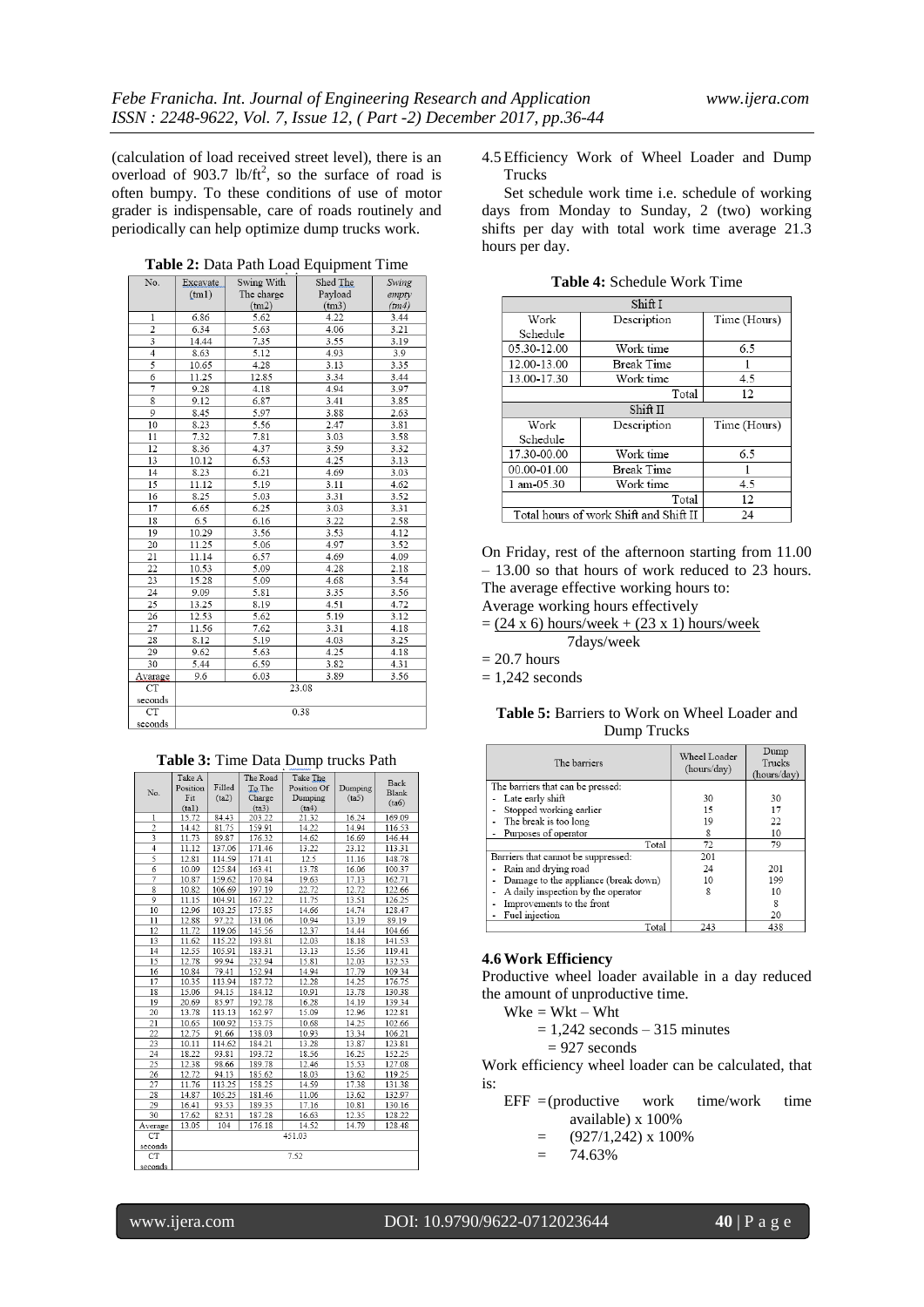Work Efficiency dump trucks.

Productive working time is the time the work is possible in one day reduced the amount of unproductive time.

 $Wke = Wkt - Wht$ 

 $= 1,242$  seconds  $- 517$  minutes  $= 725$  seconds

So the equipment dump trucks can be calculated  $EFF = (productive work time/work time)$ 

> available) x 100%  $= (725/1,242) \times 100\%$  $= 58.37\%$

**4.7 Productivity Wheel Loader and Dump trucks** Ability of productivity can be found by doing a calculation of production capacity of equipment. The larger production results of equipment means that production of such equipment is also getting better.

a. Calculations for the production of wheel loader are:

 $QM = Nm x (60/CTm) x Cm x F x x E s f$ (BCM)

Qm = 10 x (60/0.38) x 6.7 x 0.8 x 74.63 x 0.81%

 $= 5,055$  BCM/hour

- b. Calculations for the production of dump trucks are:
- $QM = Na x (60/CTm) x Cm x s f x E (BCM)$  $OM = 25 \times (60/7.5) \times 55 \times 58.37 \times 0.81\%$  $= 5,189$  BCM/hour

#### **4.8 Harmony of Wheel Loader and Dump Trucks**

Match factor is harmony between wheel loader and dump trucks. Value of each set labor harmony work of wheel loader used is determined based on the data path time and amount of equipment used in each set of the work.

 $MF = Na x CtL$ 

Nm x CTa

As for combination work between wheel loader and dump trucks in mining are:

 $Na = 25$  units  $NM = 10$  units  $CTM = 0.38$  hours  $CTL = 1.96$  seconds  $CTA = 7.52$  seconds  $MF = (25 \times 1.96)/(10 \times 7.5) = 0.65$ 

 $MF < 1$ , meaning equipment fit working less than 100%, while dump trucks work 100% so there is waiting time for equipment load due to waiting dump trucks yet to come, this is because production of wheel loader greater then dump trucks conditions i.e. busy dump trucks in the process of transporting and unloading equipment while waiting for the arrival of more equipment, so there is a wash time for wheel loader as follows:

$$
Wtm = \frac{Nm x CTa}{Na x CTa} - (CTm_x n) (minutes)
$$
  
= ((10 x 7.52)/25) - (0.38 x 25)  
= 6.61 seconds

Based on calculations from the data field, degree of harmony of wheel loader for 10 (ten) unit excavator Komatsu PC1250SP-7 with 25 (twenty five) dump trucks unit dump trucks Komatsu HD465-7 is 0.65 with waiting time by equipment fit for 6.61 minutes.

The increase in work time effectively and work efficiency.

With the reduced time lost due to barriers to effective working time can be on the increase.

**Table 6**: Barriers Wheel Loader and Dump Trucks

| <b>Barriers</b>                        | Wheel Loader<br>(hours/day) |       | Dump trucks<br>(hours/day) |       |
|----------------------------------------|-----------------------------|-------|----------------------------|-------|
|                                        | Before                      | After | Before                     | After |
| Barriers that can be pressed:          |                             |       |                            |       |
| - Late early shift                     | 30                          | 20    | 30                         | 20    |
| - Stopped working earlier              | 15                          |       | 17                         | 10    |
| - The break is too long                | 19                          | 10    | 22                         | 10    |
| - Purposes of operator                 | 8                           | 6     | 10                         | 5     |
| Total                                  | 72                          | 43    | 79                         | 45    |
| Barriers that cannot be suppressed:    |                             |       |                            |       |
| - Rain and drying road                 | 201                         | 201   | 201                        | 201   |
| - Damage to the appliance (break down) | 24                          | 24    | 199                        | 199   |
| - A daily inspection by the operator   | 10                          | 10    | 10                         | 10    |
| - Improvements to the front            | 8                           | 8     | $\mathbf{\overline{R}}$    | 8     |
| - Fuel injection                       |                             |       | 20                         | 20    |
| Total                                  | 243                         | 243   | 438                        | 438   |

#### 4.9 Work Efficiency Equipment Fit

Productive working time is working time available in a day reduced the amount of unproductive time.

 $Wke = Wkt - Wht$ 

 $= 1,242$  seconds  $- 286$  minutes

 $= 956$  minutes

Work efficiency can be calculated so that the equipment will fit, that is:

 $EFF = (productive time/time available) \times 100\%$  $= (956/1,242) \times 100\%$  $= 76.97\%$ 

#### 4.10 Work Efficiency Equipment Transport

 Productive working time is the time the work is possible in one day reduced the amount of unproductive time.

 $Wke = Wkt - Wht$ 

 $= 1,242$  seconds  $- 483$  minutes

 $= 759$  minutes

So the equipment work efficiency can be calculated, i.e.:

 $EFF = (time \, productive/time \, available) \times 100\%$ 

 $= (759/1,242) \times 100\%$ 

 $= 61.11\%$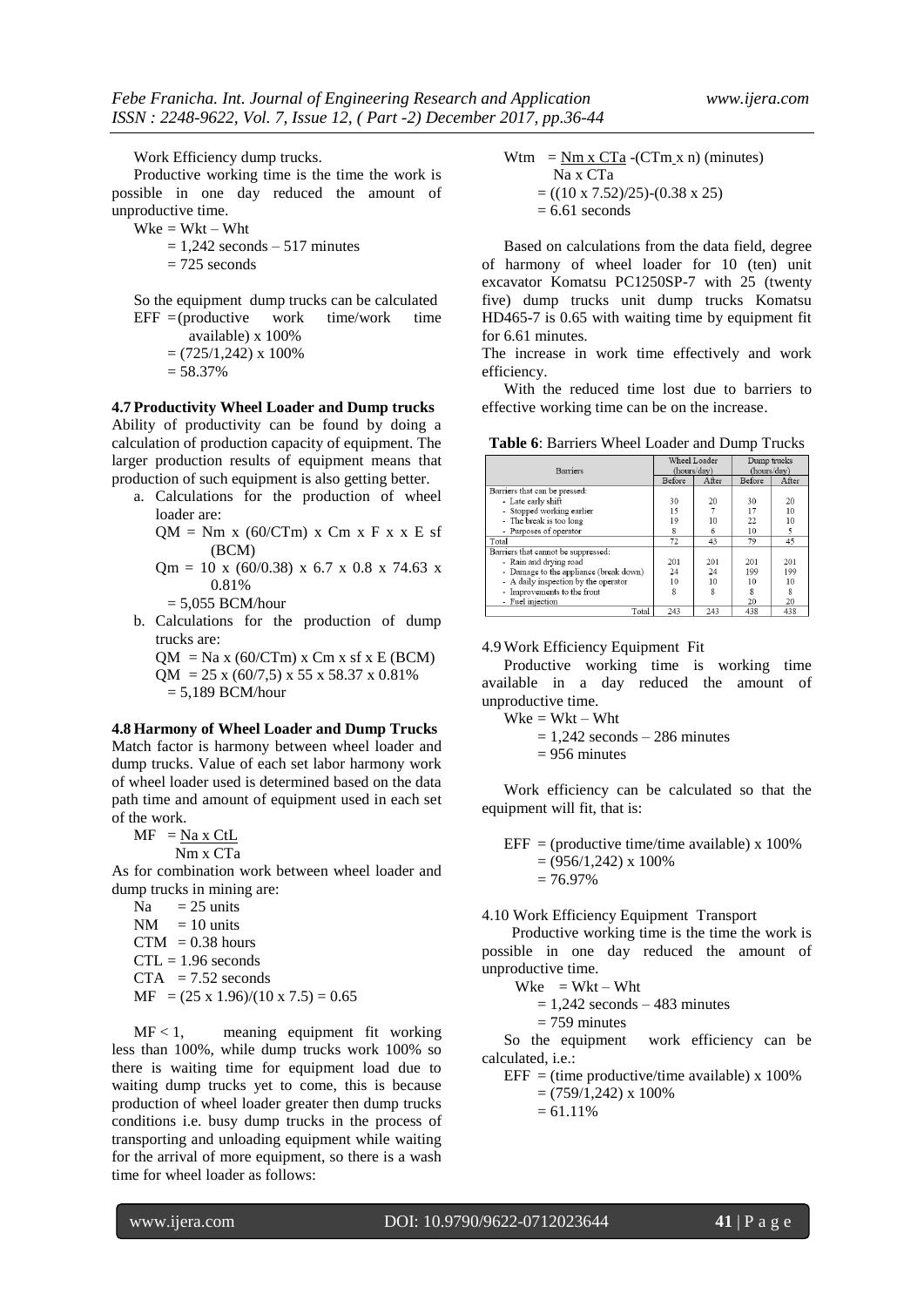4.11 Production Increased Working Time Effectively and Work Efficiency

The larger production results of equipment means that production of such equipment is also getting better.

> 1) Calculations for the production of the equipment fit are:

$$
QM = Nm x (60/CTm) x Cm x F x x E s f (BCM)
$$

 $OM = 10$  x (60/0.38) x 6.7 x 0.8 x 76.97 x 0.81%

 $= 5.213$  BCM/hour

- 2) Calculations for the production of dump trucks are:
	- $QM = Na x (60/CTm) x Cm x s f x E$ (BCM)
	- $QM = 25 \times (60/7.5) \times 55 \times (61.11) 0.81\%$  $= 5,432$  BCM/hour

After increase of work efficiency and increased working time is available, then the production to generated equipment fit also increased from the original 5,055 BCM/hour increased to 5,213 BCM/hour. Similarly, to dump trucks increased from originally 5,189 BCM/hour into 5,432 BCM/hour. Because the desired production target of 8,960 BCM/hour is not reached the next alternative is done with the addition of auxiliary equipment to increase production.

#### **4.12 Addition of Dump Trucks Unit**

To meet desired target production then it needs to be done, then dump trucks additions must be known in advance target production and production equipment so that it can be formulated:

$$
N = \frac{TVp}{KP}
$$
  
\n
$$
N = \frac{8,960}{5,213}
$$
  
\n
$$
N = 1.72 \times 2 \text{ units}
$$

Description:

 $N =$  Number of equipment TVP = Target volume of work, BCM/hour  $KP =$ Equipment, production capacity BCM/hour

Production of dump trucks are:  $QM = Na (60/CTm)$  x Cm x sf x E (BCM)  $QM = 27 (60/7.5) \times 55 \times 61.11 0.81\%$  $= 5,867$  BCM/hour

With the addition of dump trucks unit then there is an increase in productivity of dump trucks 435/BCM, i.e. increased from originally 5,432 BCM/hour increased to 5,867 BCM/hour.

 $MF = 27 \times 1.96$ 10 x 7.52

 $= 0.71$ 

With the addition of a dump trucks unit 2 or now totaled 27 units then the magnitude of the price factor harmony work equipment load and dump trucks become  $0.71$ . MF < 1, meaning the equipment fit working less than 100% are working 100% dump trucks, this is because the production of equipment load greater than production equipment happens then transport conditions i.e. busy dump trucks in the process of transportation.

4.13 Productivity Alternative Combination of Equipment

Other production enhancement alternative aims to provide alternatives to optimize work of unloading and loading equipment, so that target production can be achieved. This is done so that work of unloading and loading equipment may approach 100% so that waiting time can be pressed as small as possible. Alternatives conducted among which are:

**Table 7:**An Alternative Combination of Equipment

| No. | Types of Activities                                                                        | Productivity<br><b>BCM/Hour</b> | Harmony |
|-----|--------------------------------------------------------------------------------------------|---------------------------------|---------|
| 1.  | Replace equipment fit with larger<br>capacity                                              | 8.505                           | 0.40    |
| 2.  | Increase size of the tub from dump trucks<br>and increase number of auxiliary<br>equipment | 8.505                           | 1.02    |
| 3.  | Increase number of equipment fit without<br>changing equipment carrier                     | 8.862                           | 0.38    |
| 4.  | Increase number of auxiliary equipment<br>without changing equipment fit                   | 8.909                           | 1.07    |

Alternative 1, replacing the equipment fit with larger capacity. Equipment is Excavator Komatsu PC 1800-6 with a capacity of 12  $m^3$ . Standard equipment path fit time specified by Komatsu is 0.32 minutes. Number of used load equipment as much as 9 units. Production equipment load increased to 8,505 BCM/hour. This alternative was not selected because of the magnitude of the price of labor harmony factors equipment load and dump trucks down to 0.40 and will need a huge cost to buy or rent the equipment with a new type.

 $QM = 8$  x (60/0.38) x 12 x 0.8 x 76.97 x 0.81%  $= 8,505$  BCM/hour  $MF = 25 \times 1.083$  9 x 7.52  $= 0.40$ 

Alternative 2, increase the size of the tub from dump trucks and increased the number of equipment carried into 32 units. The size of the tub is enlarged  $8 \text{ m}^3$  so that capacity be 42.2 m<sup>3</sup>. Dump trucks production increased to 8,850 BCM/hour. This alternative was not selected because it would require a large fee to increase the size of the tub from dump trucks and increased the number of equipment carried into 32 units, production dump trucks 8,505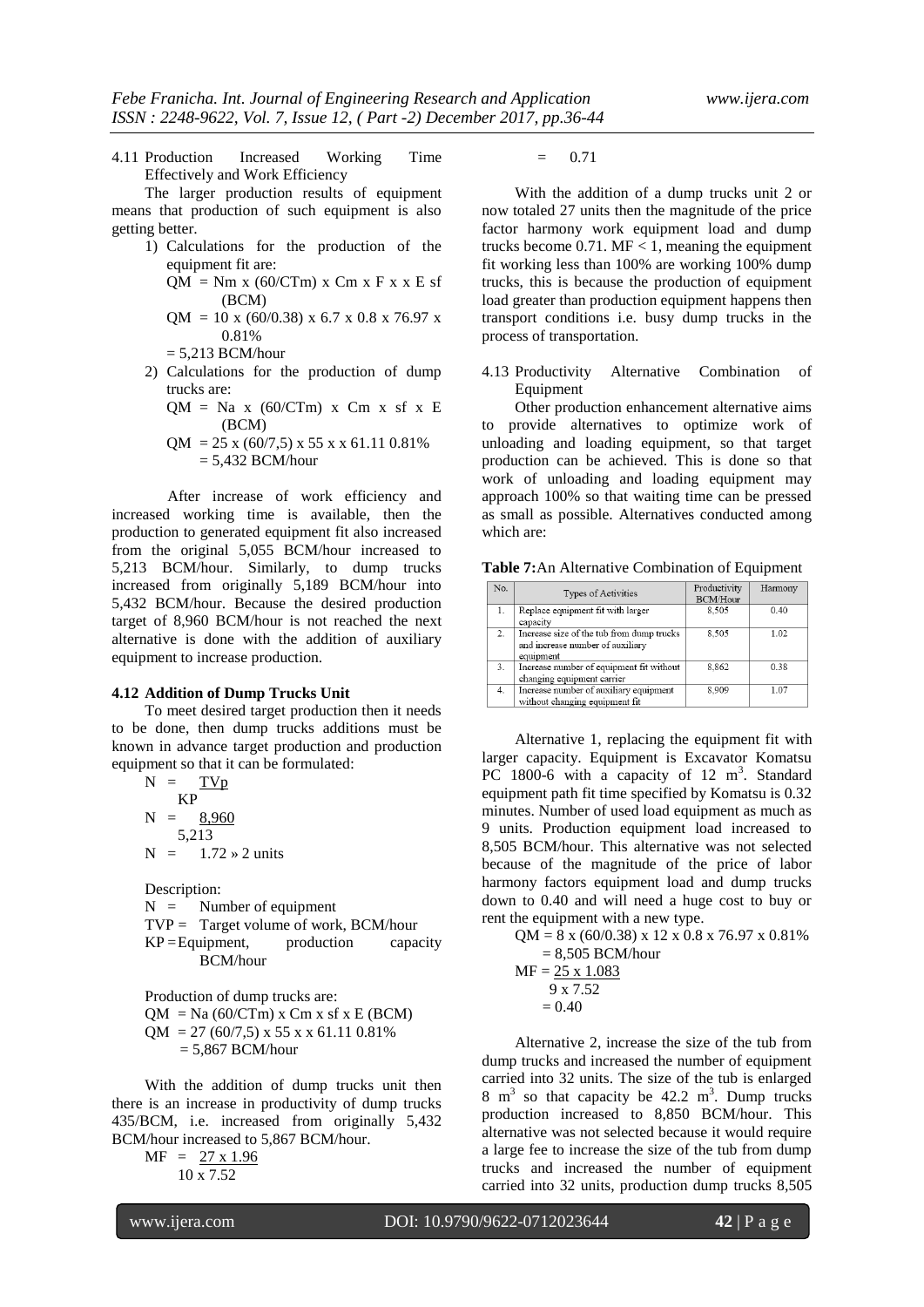BCM/hour was nearing production target is desirable, namely of 8,960 BCM/hour.  $QM = 32 \times (60/7,52) \times 70 \times 61.11 \, 0.81\%$ 

= 8,505 BCM/hour  
\n
$$
MF = \frac{32 \times 2.393}{10 \times 7.52}
$$
\n= 1.02

Alternative 3, increased the number of equipment fit without changing the dump trucks. The number of the used load equipment being 17 units. Production equipment load increased to 8,862 BCM/hour. This alternative was not selected because of the magnitude of the price of labor harmony factors equipment load and dump trucks decreased to dump trucks production walupun 0.38 sebsesar 8,862 BCM/hour was nearing production target is desirable, namely of 8,960 BCM/hour.

 $QM = 17$  x (60/7,52) x 6, 7 x 0.8 x x 79.97 0.81%  $= 8,862$  BCM/hour

$$
MF = \frac{25 \times 1.963}{10 \times 7.52}
$$
  
= 0.38

Alternative 4, increase the number of auxiliary equipment without changing the instrument fit. The number of dump trucks used to be 41unit. Dump trucks production increased to 8,909 BCM/hour. This alternative was chosen because the production of dump trucks have approached the desired production target of 8,960 BCM/hour and the magnitude of the price of labor harmony factors equipment and equipment unloading transports approaching 1.

 $QM = 41 \times (60/7,52) \times 55 \times (61.11, 0.81\%)$ = 8,909 BCM/hour

 $MF = 41 \times 1.963$  10 x 7.52  $= 1.07$ 

#### **4.14 The selection of best Alternative**

With amount of dump trucks then harmony between wheel loader with dump truck carrier undergoes changes, addition of a number dump trucks as much as 31 units equipment fit excavator Komatsu PC 1250 SP-7 and without changing the equipment fit (dump trucks unit 25 dump trucks Komatsu HD 465-7), production increased by dump trucks 3,720 BCM/hour (8.909-5.189 BCM/hour) and the magnitude of value of labor harmony factors equipment and equipment unloading transports approaching 1, meaning that appliance load and loading work 100%, it does not occur waiting time of both types of these equipment.

#### **V. CONCLUSION**

From result and discussion of this research that have been described on the previous chapter, we can conclude that:

- 1. Value of work efficiency, productivity and harmony work of equipment used on overburden; 1) work efficiency for load current is 74.63% and work efficiency for dump trucks currently is 58.37%; 2) productivity equipment for moment with overburden on job 10 units excavator Komatsu PC 1250 SP-7 of 5,055 BCM/hour and dump trucks unit 25 dump trucks Komatsu HD 465-7 of 5,189 BCM/hour; 3) level of compatibility of work (match factor) for excavator Komatsu PC1250SP unit 10-7 dump trucks unit with 25 dump trucks Komatsu HD465-7 is 0.65 with waiting time by equipment fit for 6.61 minutes.
- 2. Efforts to achieve target production on overburden; 1) improved work efficiency by doing repairs against obstacles that occur and increased working time is available, so work efficiency for equipment increased 76.97% with increased production 5,213 BCM/hour and dump trucks for work efficiency increased 61.11% with increased production 5,432 BCM/hour but dump trucks has not been able to meet production target 8,960 BCM/hour; 3) addition of dump trucks unit 2 dump trucks Komatsu HD 465-7 will increase productivity equipment transport of 435/BCM, increased from originally 5,432 BCM/hour increased 5,867 BCM/hour.
- 3. Alternative combination for increased productivity optimal weight of equipment on overburden is alternative to 4, increase number of auxiliary equipment without changing the instrument fit. Total of dump trucks used being 41 units excavator Komatsu PC 1250 SP-7 dump trucks unit and 25 dump trucks Komatsu HD 465-7. Dump trucks production increased 3,720 BCM/hour (8.909-5.189 BCM/hour) and magnitude of value of labor harmony factors equipment and equipment unloading transports approaching 1 (equipment load and loading work 100%).

#### **REFERENCES**

#### **Books:**

- [1] Asiyanto. 2008. Management of Heavy Equipment for construction. PT. Pradnya Paramita. Jakarta.
- [2] Darmawan and Irawan. 2009. The Reclamation of PT. Berau Coal Coal Mine, East Borneo. Proceedings of IPTEK Forest Rescue Workshop Through Rehabilitation of Former Coal Mine. Dipterocarp Research Center. Samarinda.